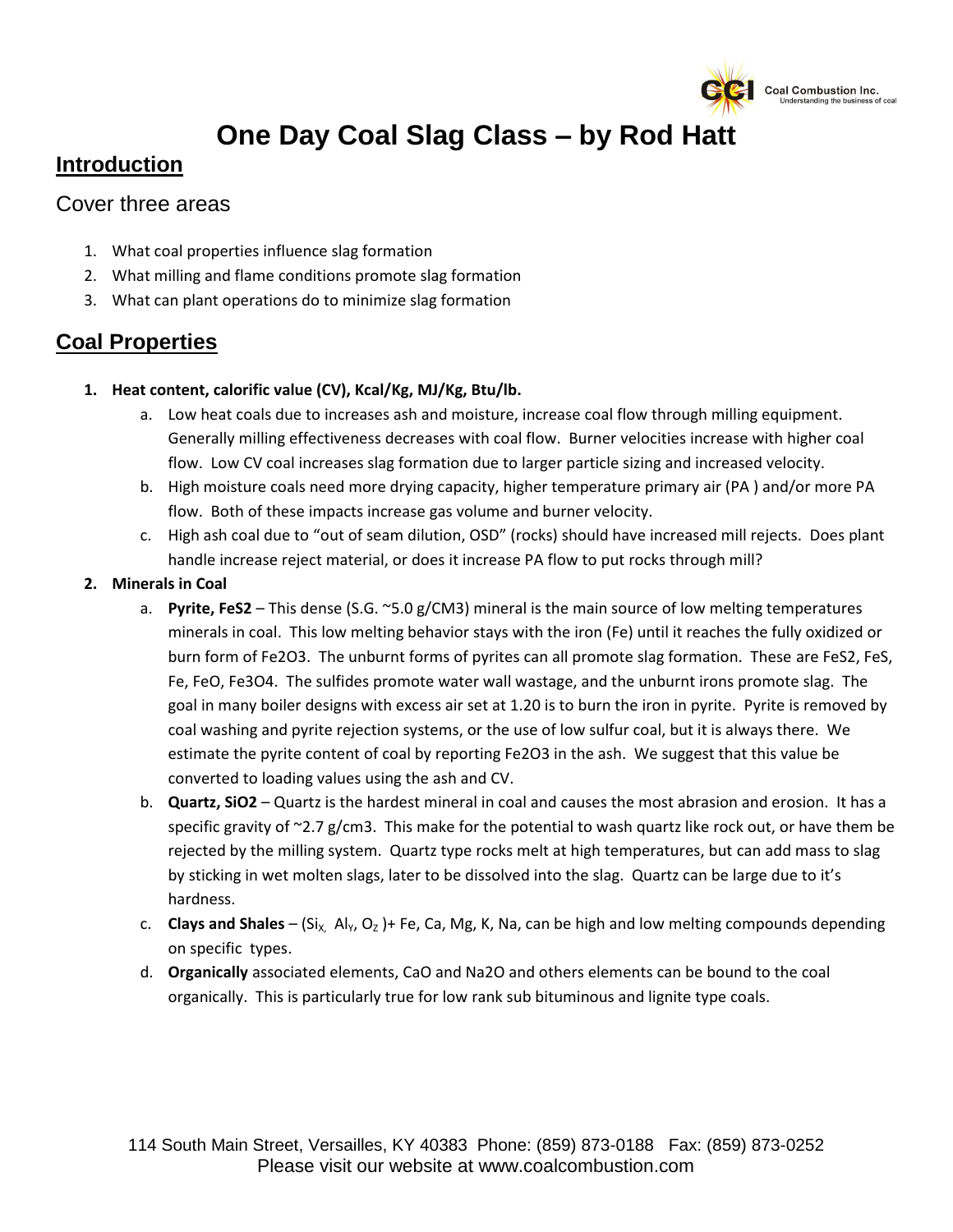

## **Plant Combustion Conditions that Impact Slag**

- 1. **Coal (and mineral) Sizing** Coal combustion is highly influenced by particle size. In pulverized coal flames it is a standard practice to maintain 70% minimum passing a 200 mesh (75 um) screen. This sizing can be changed to larger sizing to increase coal throughput. This is often done to process the necessary tons of coal when using low CV sub bituminous or lignite coals. This change is made based on the high reactivity of these type coals (think spontaneous combustion). For slag issues it is more important to look at the +50 mesh (300 um) material. Typical values can range from 0.0% to about 4%. My recommendations are 0.1% maximum remaining on the 50 mesh screen for minimum slag impact. The problem with many pulverizers, is that to obtain these levels of sizing on the 50 mesh screen, the percent passing the 200 mesh screen usually has to be over 70%, sometimes closer to 80% passing the 200 mesh screen.
- 2. **Burner Velocity** Every coal burner in a boiler points at a water wall. High velocity and large mineral (pyrite) matter increases the chances of slag forming material to reach the wall. High coal flow and a constant primary air to fuel ratio (Pri A/F) means higher coal flow takes more primary air flow. Typically the design Pri A/F ratios for pulverizers is 1.6 to 1.8. Sometimes 2.0 for high moisture coals. Many operators use higher A/f than design. Both high A/F and low CV coal increase burner velocity. High air flow also tends to increase particle sizes.
- 3. **Excess Air** Due to imperfect mixing of coal and air, to burn all the coal, pulverize coal boilers are designed to typically have 20% more air than coal (stoichiometric). Sometimes expressed as 1.20 excess air. Twenty percent excess air equates to 3.5% excess O2. Many boilers can operate with little slag issues running with as low as 3.0% excess O2 or 1.17 excess air. It is common practice, especially with sub bituminous and low rank coal firing to lower excess oxygen to levels of 2.2 or 2.4% average. These are slagging levels of excess O2, especially when individual O2 probes drop to less than 1.5%.
- 4. **High Load**  Continuous high load (particularly higher than MCR) for several days can slowly start slag formation due to high temperatures. This can occur with any coal. Unfortunately slag formation is expediential in nature. This is why operators say "we checked and found little slag, and then all of a sudden we had lots of slag."
- 5. **Soot Blower and Wall Cleaning** This equipment is important to have operational, and to use it effectively. Many smart computer soot blowing programs have difficulty seeing/detecting small deposits, which can grow fast. **Furnace observation** is important to finding and removing smaller more manageable deposits. Many operators have had to add doors and cameras to accomplish this, particularly on newer boiler designs.